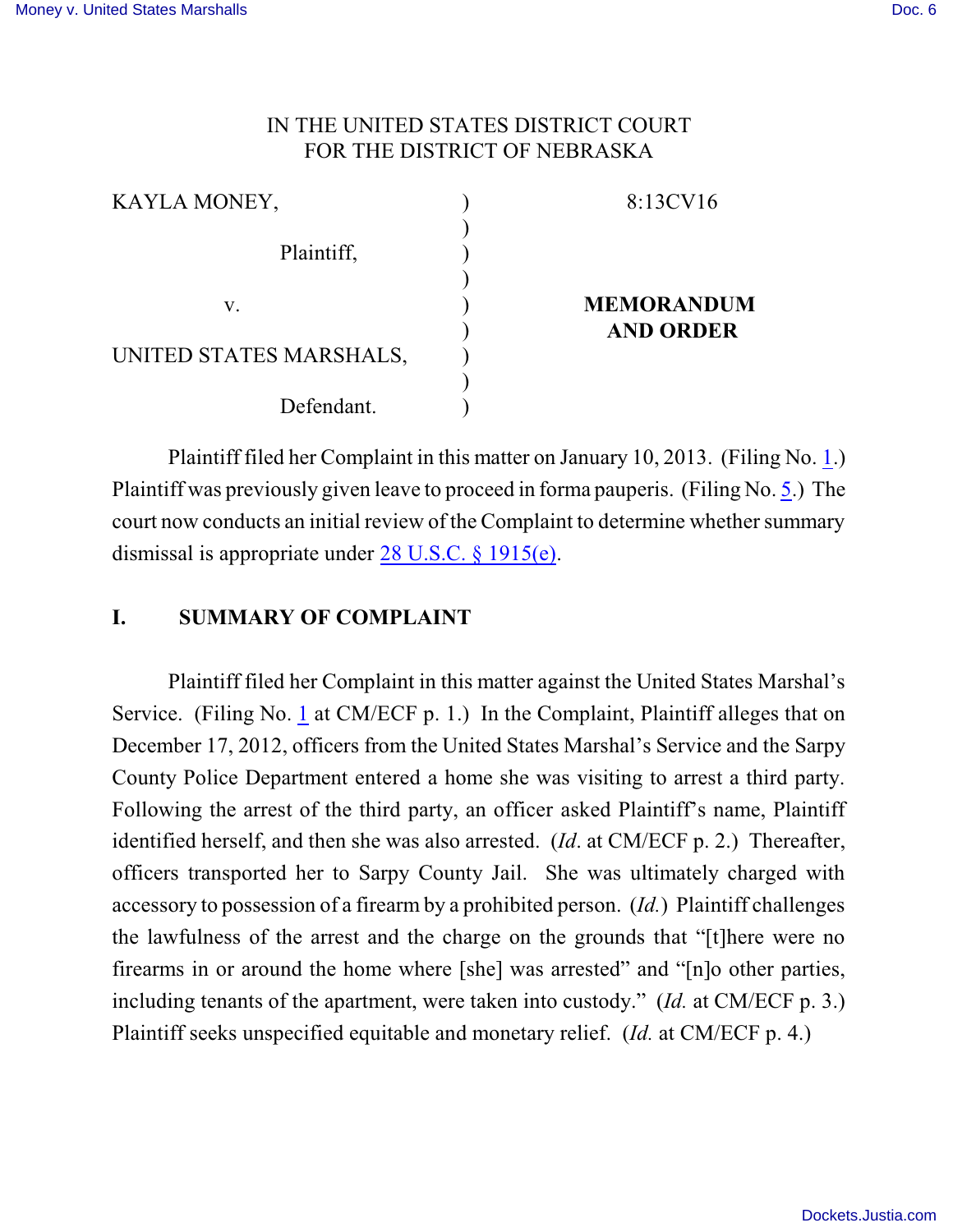#### **II. APPLICABLE LEGAL STANDARDS ON INITIAL REVIEW**

The court is required to review in forma pauperis complaints to determine whether summary dismissal is appropriate. *See* 28 [U.S.C. §](http://www.westlaw.com/find/default.wl?rs=CLWP3.0&vr=2.0&cite=28+USCA+ss+1915%28e%29) 1915(e). The court must dismiss a complaint or any portion thereof that states a frivolous or malicious claim, that fails to state a claim upon which relief may be granted, or that seeks monetary relief from a defendant who is immune from such relief.  $28 \text{ U.S.C.}$  §  $1915(e)(2)(B)$ .

Pro se plaintiffs must set forth enough factual allegations to "nudge[] their claims across the line from conceivable to plausible," or "their complaint must be dismissed" for failing to state a claim upon which relief can be granted. *Bell [Atlantic](http://www.westlaw.com/find/default.wl?rs=CLWP3.0&vr=2.0&cite=550+U.S.+544) [Corp. v. Twombly](http://www.westlaw.com/find/default.wl?rs=CLWP3.0&vr=2.0&cite=550+U.S.+544)*, 550 U.S. 544, 569-70 (2007);*see also [Ashcroft v. Iqbal](http://www.westlaw.com/find/default.wl?rs=CLWP3.0&vr=2.0&cite=129+S.Ct.+1937)*, 129 S. Ct. [1937, 1950](http://www.westlaw.com/find/default.wl?rs=CLWP3.0&vr=2.0&cite=129+S.Ct.+1937) (2009) ("A claim has facial plausibility when the plaintiff pleads factual content that allows the court to draw the reasonable inference that the defendant is liable for the misconduct alleged."). Regardless of whether a plaintiff is represented or is appearing pro se, the plaintiff's complaint must allege specific facts sufficient to state a claim. *See [Martin v. Sargent](http://www.westlaw.com/find/default.wl?rs=CLWP3.0&vr=2.0&cite=780+F.2d+1334)*, 780 F.2d 1334, 1337 (8th Cir. 1985). However, a pro se plaintiff's allegations must be construed liberally. *[Burke v. North](http://www.westlaw.com/find/default.wl?rs=CLWP3.0&vr=2.0&cite=294+F.3d+1043) Dakota Dep't of Corr. & Rehab.*, 294 F.3d [1043, 1043-44 \(8th](http://www.westlaw.com/find/default.wl?rs=CLWP3.0&vr=2.0&cite=294+F.3d+1043) Cir. 2002) (citations omitted).

### **III. DISCUSSION OF CLAIMS**

Plaintiff challenges the validity of her arrest and the criminal charges that she faces. In *Heck v. Humphrey*, 512 [U.S. 477 \(1994\)](http://www.westlaw.com/find/default.wl?rs=CLWP3.0&vr=2.0&cite=512+U.S.+477), the Supreme Court held that a claim for damages for "allegedly unconstitutional conviction or imprisonment, or for other harm caused by actions whose unlawfulness would render a conviction or sentence invalid" is not cognizable until "the conviction or sentence has been reversed on direct appeal, expunged by executive order, declared invalid by a state tribunal authorized to make such a determination, or called into question by a federal court's issuance of a writ of habeas corpus." *Heck*, [512 U.S. 486-87](http://www.westlaw.com/find/default.wl?rs=CLWP3.0&vr=2.0&cite=512+U.S.+486). The Court noted that